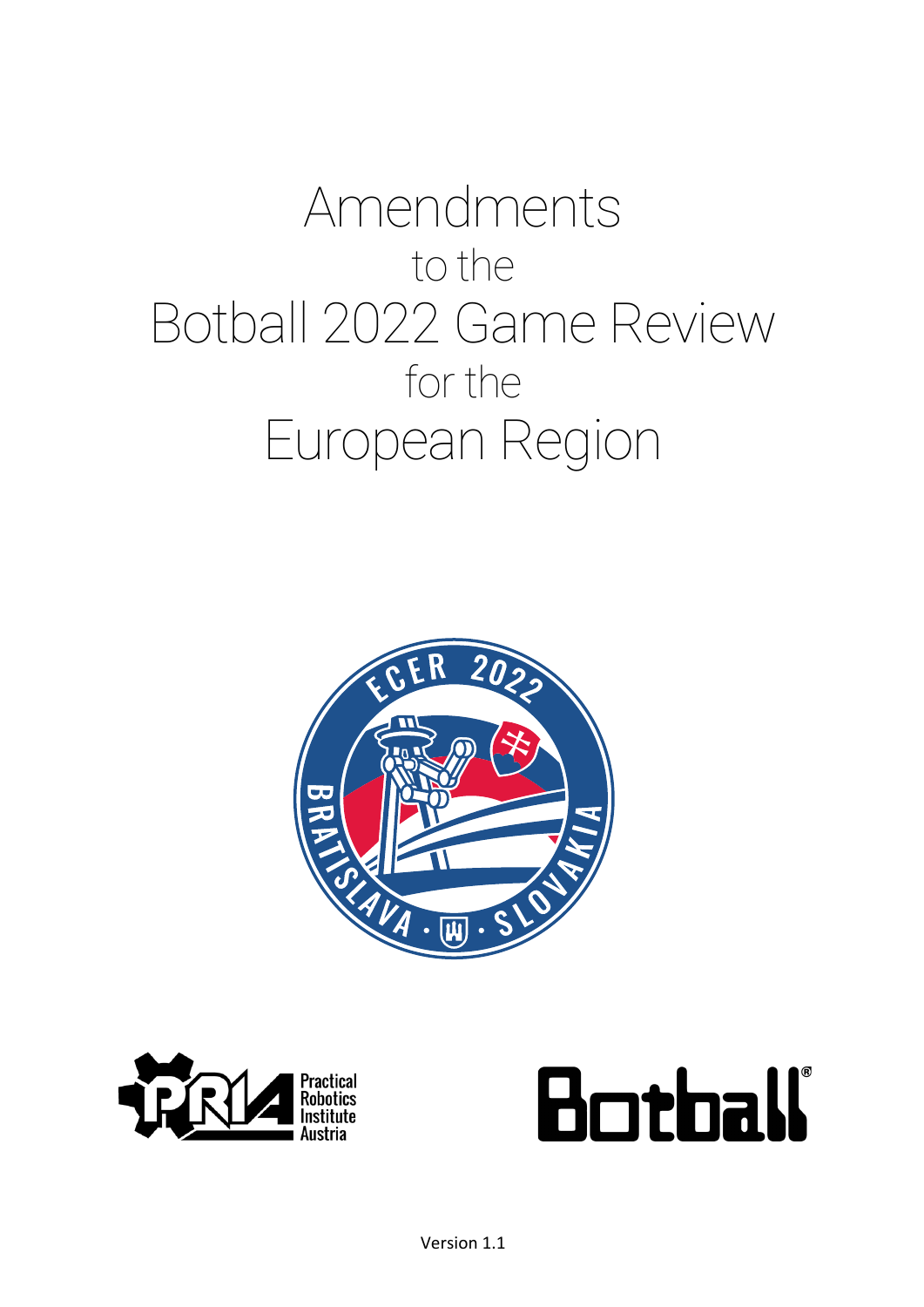



## **Table of Contents**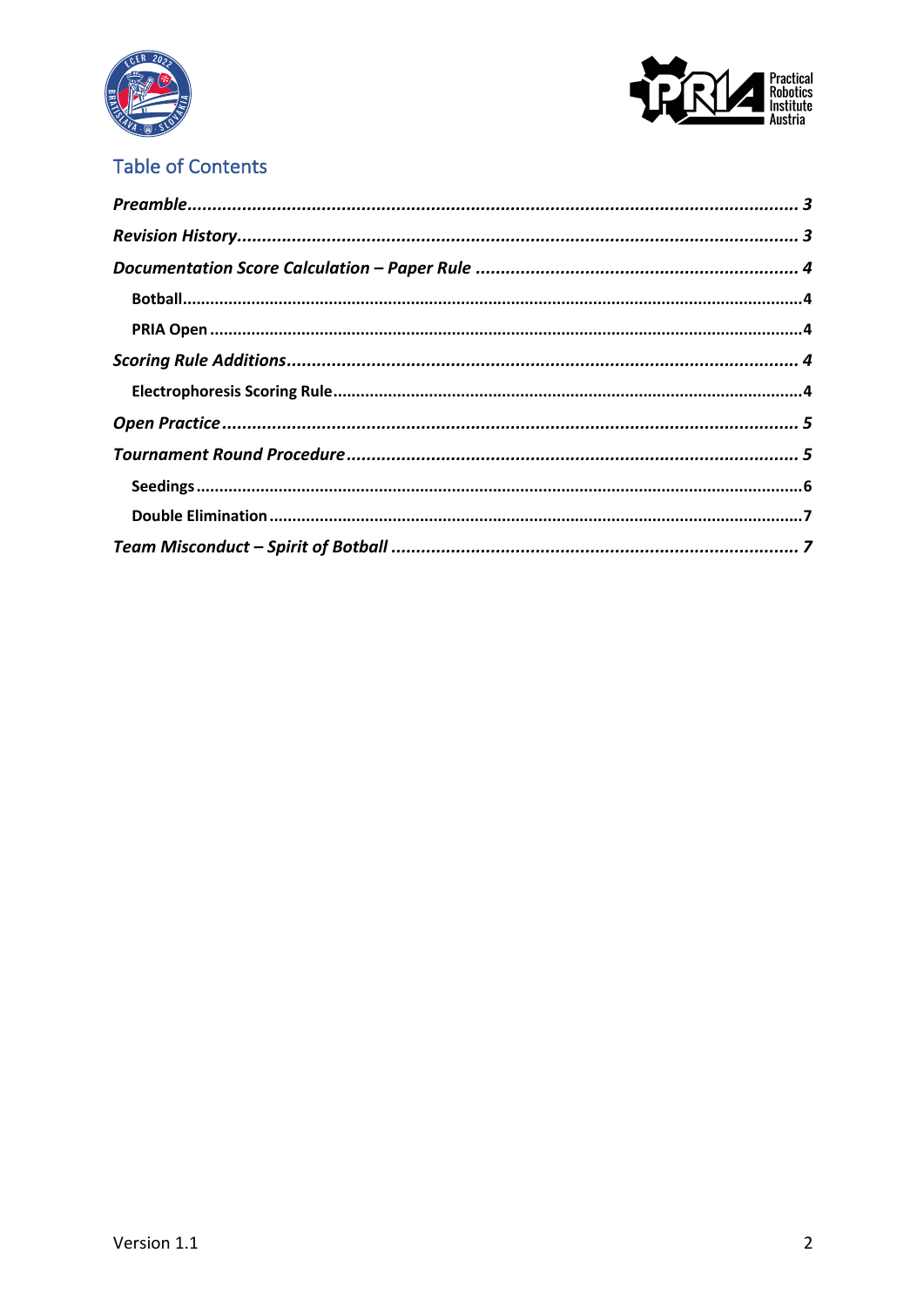



### Preamble

This document contains amendments to the game rules specified in the 2022 Botball Game Review which are in effect for the European Botball region and the PRIA Open competition at the European Conference on Educational Robotics 2022.

## Revision History

- Version 1.0, 25. 4. 2022: Initial version
- Verison 1.1, 26. 4. 2022: Add rule for Electrophoresis scoring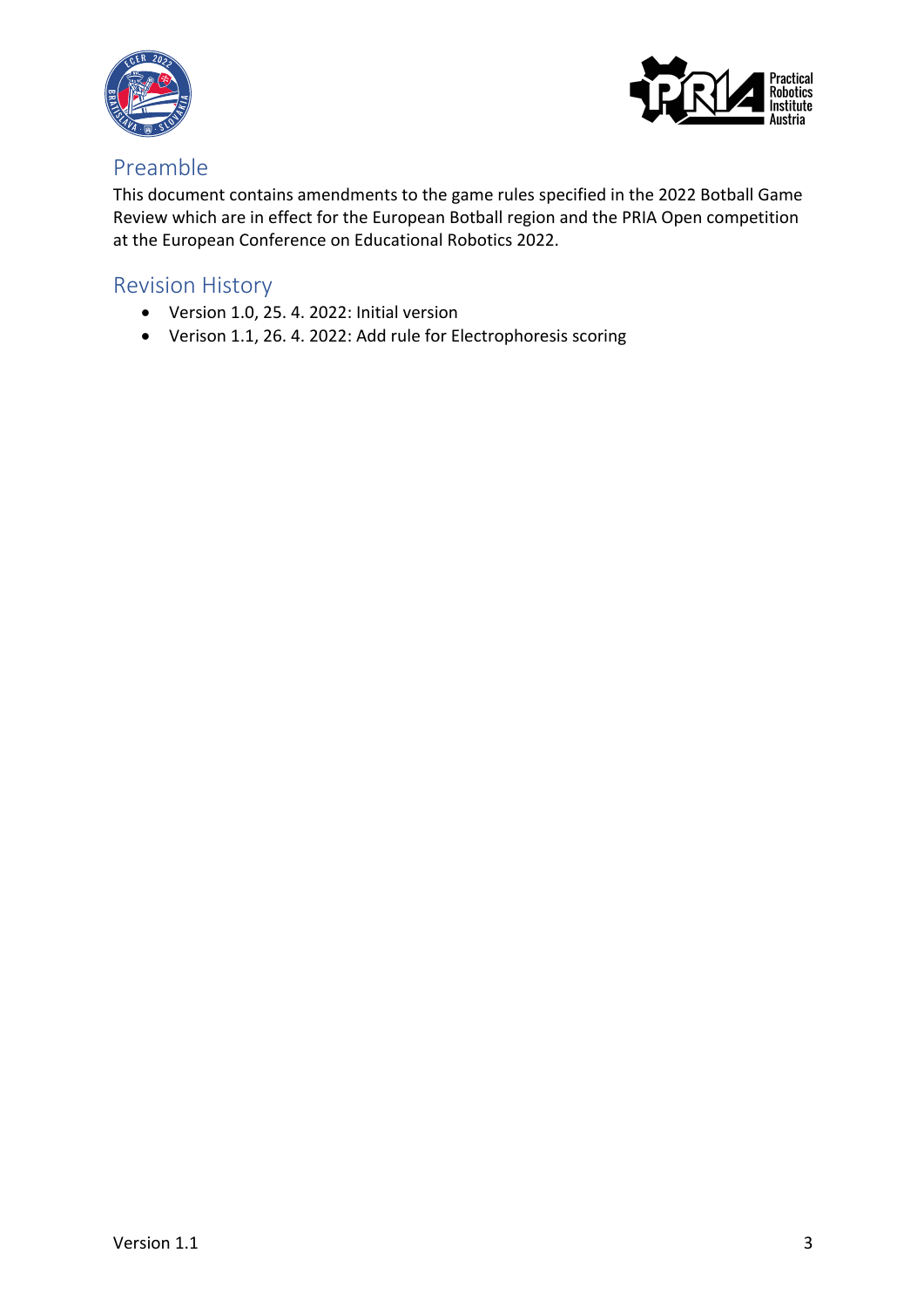



## Documentation Score Calculation – Paper Rule

As with every ECER, students are highly encouraged to share their experiences and findings by submitting a paper. The paper score (between 0 and 1) will again factor into the Botball and PRIA Open scores by the following means:

#### Botball

$$
AdaptedDocScore=\frac{1}{2}*DocScore+\frac{1}{2}*PaperScore
$$

The calculation of the overall score remains as defined in the official game document, with the only difference that the adapted documentation score (as defined above) is used instead of the original documentation score.

#### PRIA Open

$$
PriaOpenOverall = DE + Seeding + \frac{1}{2}*PaperScore
$$

## Scoring Rule Additions

#### Electrophoresis Scoring Rule

For scoring of the ring (Prepared mRNA Sample) the following conditions both must be met:

- 1. The ring must go through the post.
- 2. The inside of a ring is delimited by two circular planes. The rings score on the Electrophoresis posts, if both of those planes are beyond the plane defined by the open end of the post.

Figure 1 illustrates the electrophoresis scoring rule.



*Figure 1 Electrophoresis scoring examples*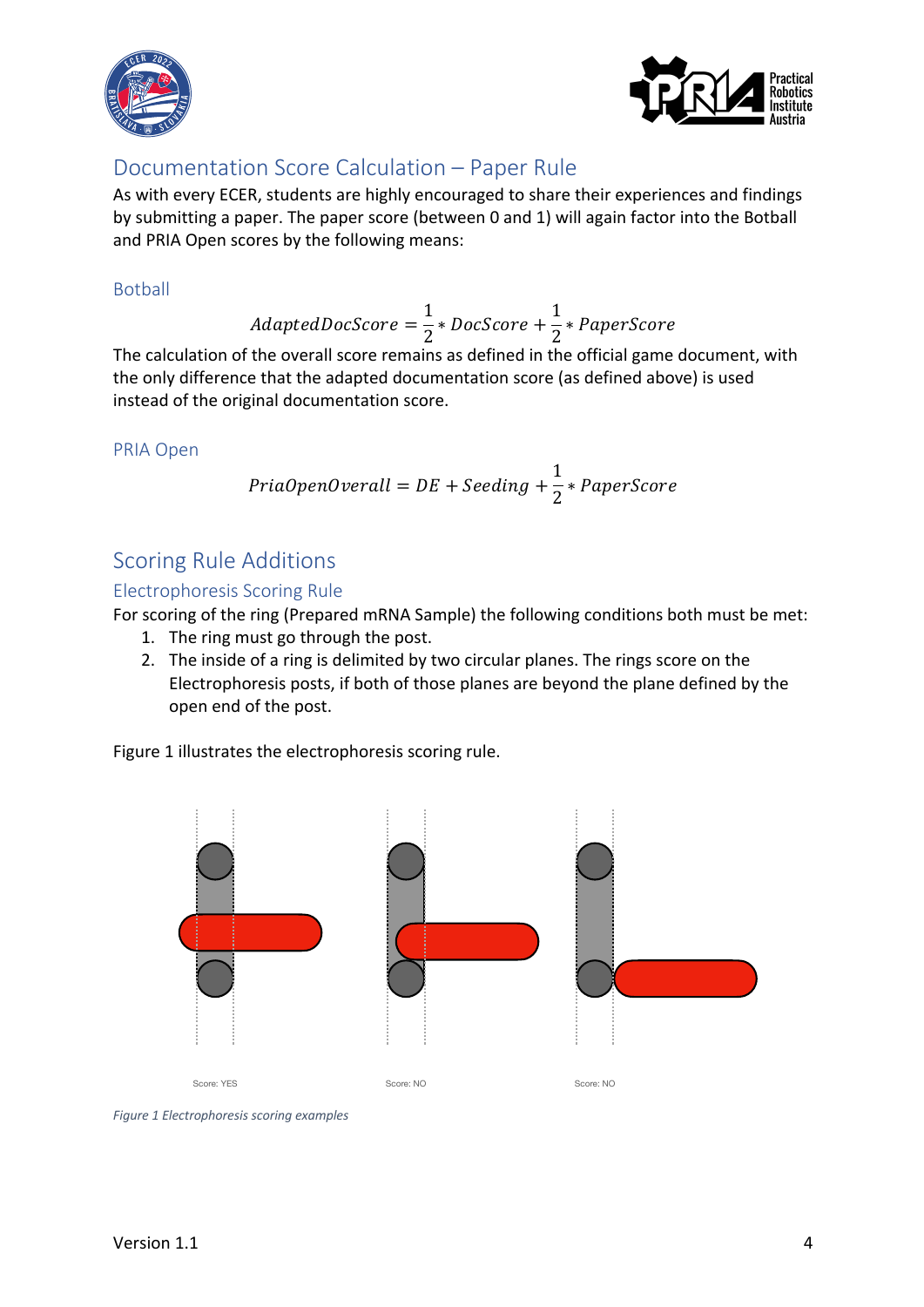



## Open Practice

During scheduled open practice (during which the game table is exclusively reserved for the current team), teams are allowed to bring their laptops, tablets and likewise devices to the tables and use them for purposes as defined in the second paragraph of the "Game Play -> Practice" section if the official game document.

## Tournament Round Procedure

In order to clarify the procedure of a team's run at the Gametable, the following illustrations show the process and should also give all relevant information. Please note that the official game review is not very clear regarding the exact order and timing of the different phases and steps. The procedure presented here is an interpretation and things can and are likely to be handled slightly different at e.g. GCER or other regional competitions.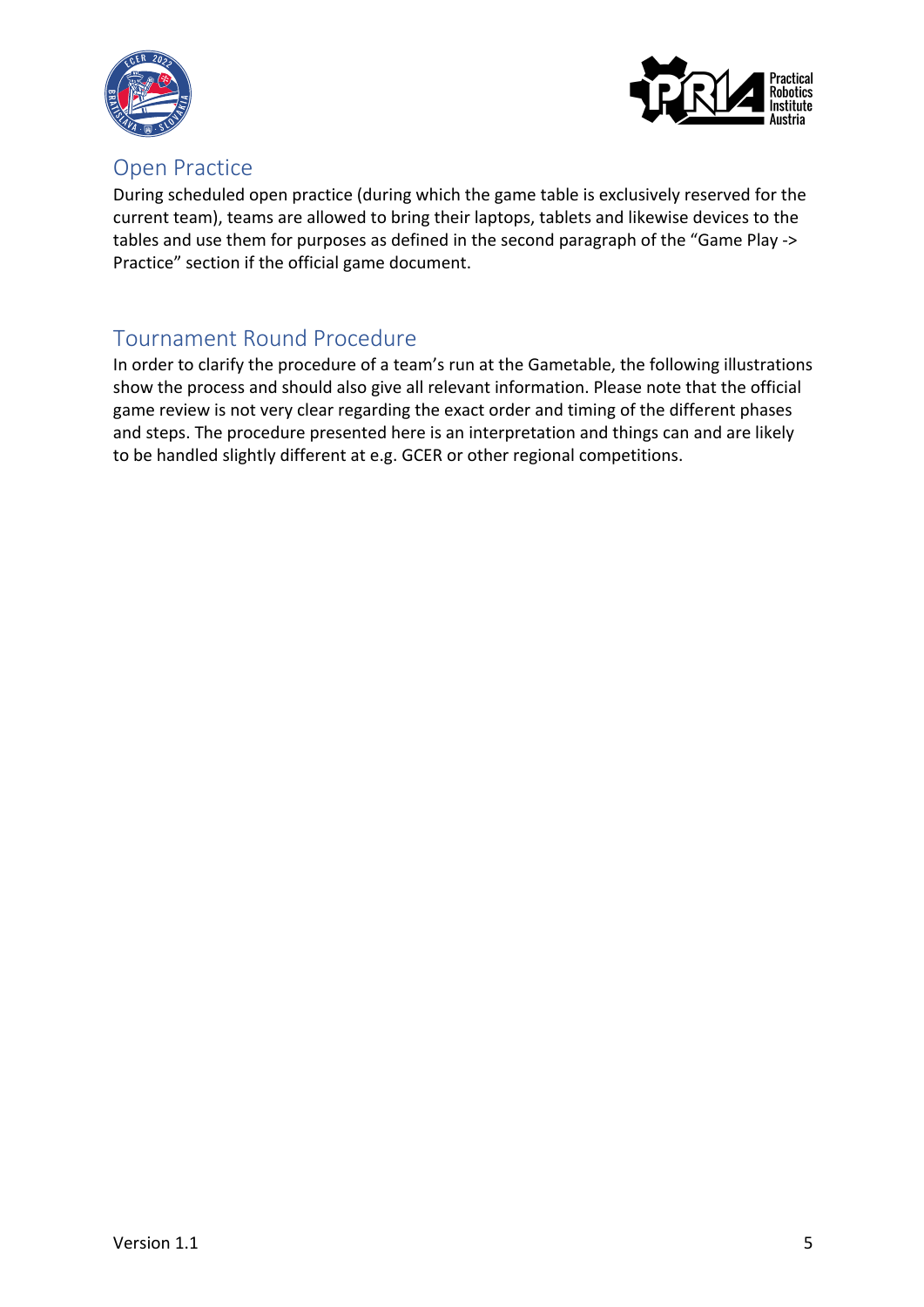



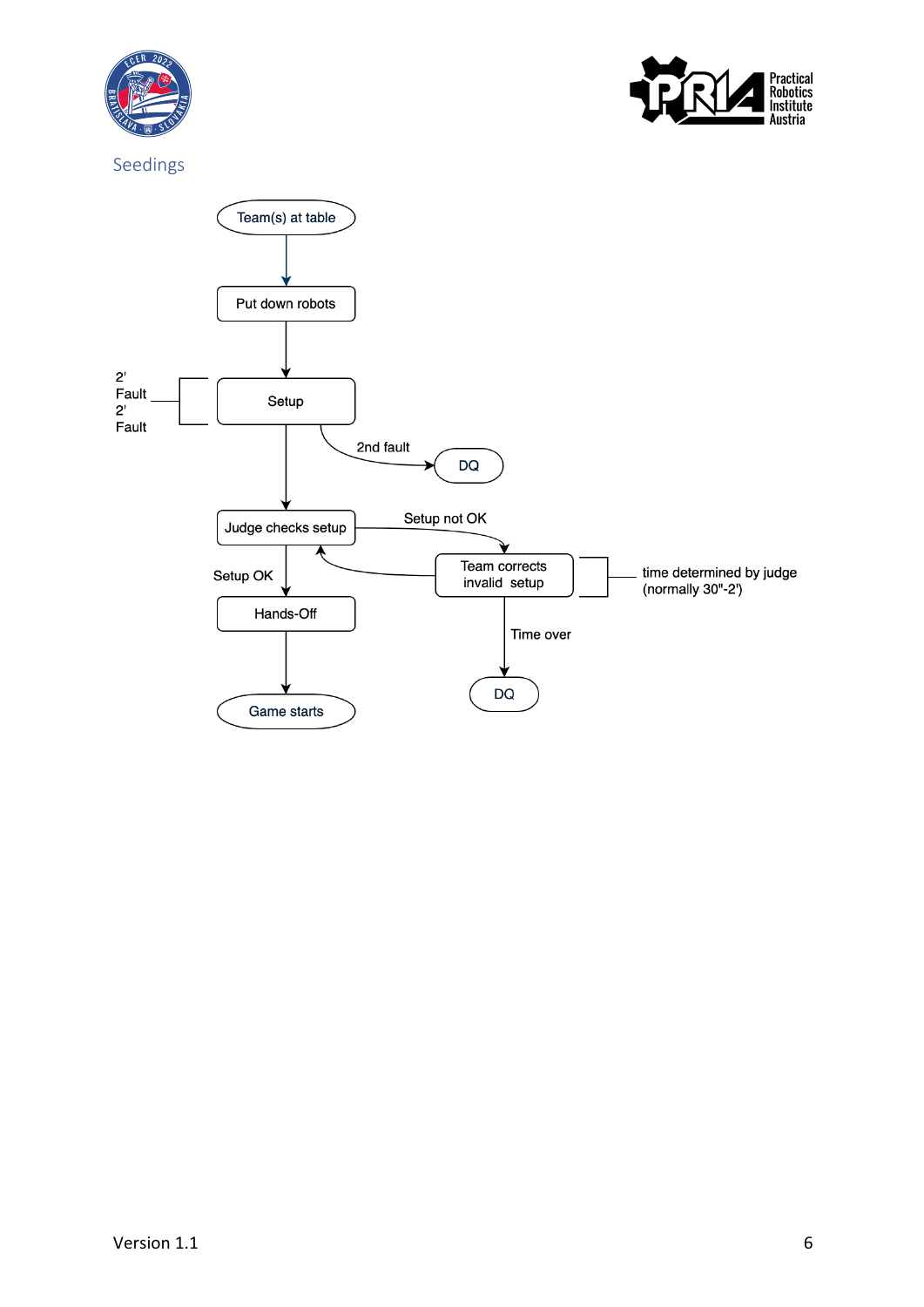



Double Elimination



# Team Misconduct – Spirit of Botball

All staff involved in organizing ECER and the European Botball region are giving their best to provide a fair and objective experience to each and every participant and team so that they can have an interesting, educational and exciting competition and show their achievements in building and programming their robots. They furthermore treat every participant with the same respect and take any issues raised seriously.

The same is also expected of all participants. Any form of misbehavior and disrespect can and will not be tolerated. While we do understand that teams put a lot of effort into the competition and discussions can sometimes get emotional, there are limits where we have to become active in order to deescalate a situation. In order to facilitate a clear pattern of action upon misconduct, ECER 2022 will deploy a yellow/red card penalty system.